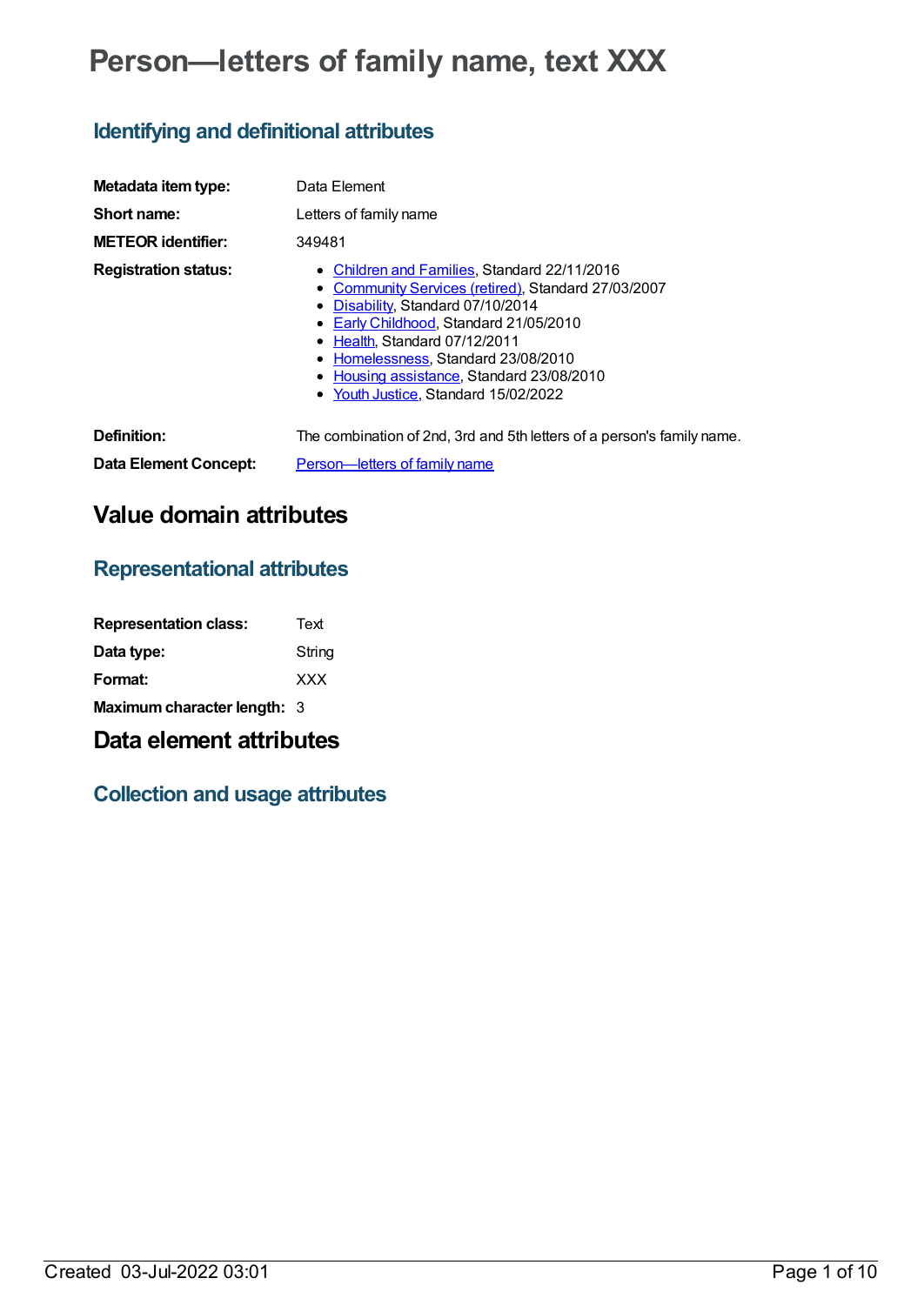| Guide for use:                         | In the three spaces, the agency should record the 2nd, 3rd and 5th letters of the<br>client's family name.                                                                                                                                                                                                                                                                                                                                                                                                                                                                                                                                                        |
|----------------------------------------|-------------------------------------------------------------------------------------------------------------------------------------------------------------------------------------------------------------------------------------------------------------------------------------------------------------------------------------------------------------------------------------------------------------------------------------------------------------------------------------------------------------------------------------------------------------------------------------------------------------------------------------------------------------------|
|                                        | For example: If the client's family name is Brown, the reported value should be<br>RON. If the client's family name is Thompson, the reported value should be HOP.                                                                                                                                                                                                                                                                                                                                                                                                                                                                                                |
|                                        | If the client's family name includes non-alphabetic characters-for example<br>hyphens (as in Lee-Archer), apostrophes (as in O'Mara) or blank spaces (as in De<br>Vries)—these non-alphabetic characters should be ignored when counting the<br>position of each character.                                                                                                                                                                                                                                                                                                                                                                                       |
|                                        | Regardless of the length of a person's name, the reported value should always<br>be three characters long. If the legal family name is not long enough to supply the<br>requested letters (i.e. a legal family name of less than five letters) then agencies<br>should substitute the number '2' to reflect the missing letters. The placement of a<br>number '2' should always correspond to the same space that the missing letter<br>would have within the 3-digit field. A number (rather than a letter) is used for such a<br>substitution in order to clearly indicate that an appropriate corresponding letter from<br>the person's name is not available. |
|                                        | For example: If a person's family name is Farr, then value reported would be AR2<br>because the 2 is substituting for a missing 5th letter of the family name. Similarly, if<br>the person's family name was Hua, then the value reported would be UA2 because<br>the 2 is substituting for the missing 5th letter of the family name.                                                                                                                                                                                                                                                                                                                            |
|                                        | If a client's family name is missing altogether the agency should record the number<br>999 for all three spaces associated with the family name, (not the number 2). In<br>some cultures it is traditional to state the family name first. To overcome<br>discrepancies in recording/reporting that may arise as a result of this practice,<br>agencies should always ask the person to specify their legal first given name and<br>their legal family name separately. These should then be recorded as first given<br>name and family name as appropriate, regardless of the order in which they may<br>be traditionally given.                                 |
| <b>Comments:</b>                       | The selected Letters of family name can be used in combination with Letters of<br>given name, Date of birth and Sex to develop a statistical linkage key to facilitate<br>the linkage of records for statistical purposes only. This key will also enable linkage<br>to other related databases that either have the same linkage key or the fundamental<br>information to form the same key. The linkage is to assist research and analysis of<br>the data, not for tracking of individuals through the system for case management.                                                                                                                              |
|                                        | The provision of letters of a person's name can be a sensitive issue because of<br>privacy and confidentiality concerns. The use of this information will be in<br>accordance with privacy principles.                                                                                                                                                                                                                                                                                                                                                                                                                                                            |
| <b>Relational attributes</b>           |                                                                                                                                                                                                                                                                                                                                                                                                                                                                                                                                                                                                                                                                   |
| <b>Related metadata</b><br>references: | Is formed using Person (name)-family name, text X[X(39)]                                                                                                                                                                                                                                                                                                                                                                                                                                                                                                                                                                                                          |
|                                        | • Community Services (retired), Superseded 06/02/2012<br>• Health, Superseded 05/10/2016<br>• Housing assistance, Standard 20/06/2005<br>• Tasmanian Health, Standard 01/09/2016                                                                                                                                                                                                                                                                                                                                                                                                                                                                                  |
|                                        | Is used in the formation of Record—linkage key, code 581 XXXXXDDMMYYYYN                                                                                                                                                                                                                                                                                                                                                                                                                                                                                                                                                                                           |
|                                        | • Community Services (retired), Standard 21/05/2010<br>• Disability, Standard 07/10/2014<br>• Early Childhood, Standard 21/05/2010<br>• Health, Superseded 25/01/2018                                                                                                                                                                                                                                                                                                                                                                                                                                                                                             |
|                                        | • Homelessness, Superseded 10/08/2018<br>• Housing assistance, Standard 23/08/2010                                                                                                                                                                                                                                                                                                                                                                                                                                                                                                                                                                                |
|                                        | Is used in the formation of Record-linkage key, code 581 XXXXXDDMMYYYYX                                                                                                                                                                                                                                                                                                                                                                                                                                                                                                                                                                                           |
|                                        | • ACT Health (retired), Candidate 09/08/2018<br>Health, Standard 25/01/2018                                                                                                                                                                                                                                                                                                                                                                                                                                                                                                                                                                                       |
|                                        | • Homelessness, Standard 10/08/2018                                                                                                                                                                                                                                                                                                                                                                                                                                                                                                                                                                                                                               |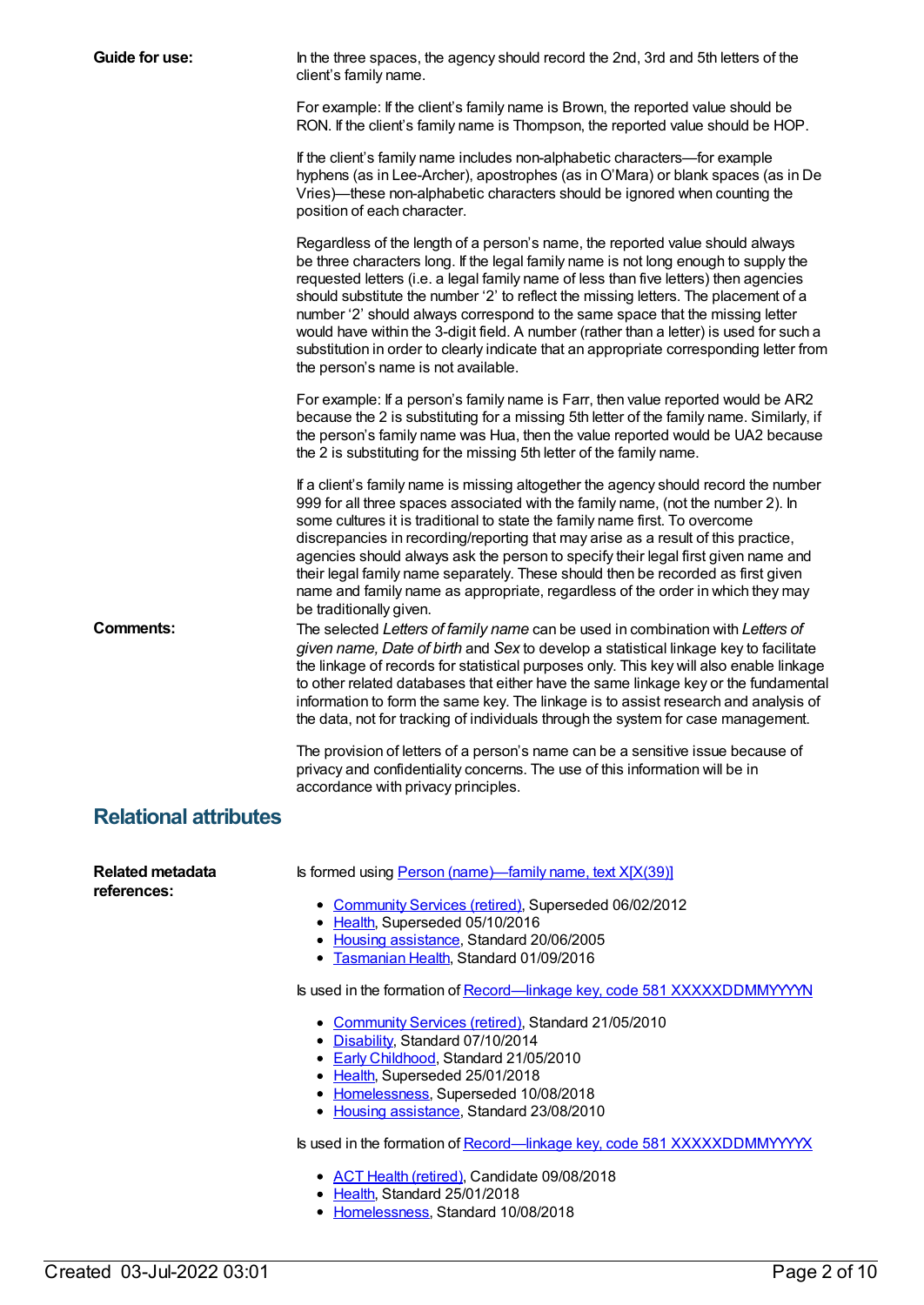*Implementation end date:* 30/06/2013

*DSS specific information:*

'Letters of carer's name' is collected as one item in cell number 2 in the Carer demographics file of the CP NMDS.

The 2nd, 3rd and 5th letters of the carer's family name are combined with the 2nd and 3rd letters of the carer's given name to obtain the 5 digit letters of the carer's name.

#### Child [protection](https://meteor.aihw.gov.au/content/492589) (CP) client file clusterChildren and [Families](https://meteor.aihw.gov.au/RegistrationAuthority/17), Superseded 22/11/2016 [Community](https://meteor.aihw.gov.au/RegistrationAuthority/1) Services (retired), Candidate 09/10/2014

*Implementation start date:* 01/07/2011

*Implementation end date:* 30/06/2013

*DSS specific information:*

'Letters of name' is collected as one item in cell number 2 in the Client file of the CP National minimum data set (NMDS).

The 2nd, 3rd and 5th letters of the client's family name are combined with the 2nd and 3rd letters of the client's given name to obtain the 5 digit letters of the client's name.

For children who were unborn at the time of the notification and who were subsequently born by 31 August, letters of name should reflect the name given to the child following birth.

Child [protection](https://meteor.aihw.gov.au/content/656475) (CP) client file clusterChildren and [Families](https://meteor.aihw.gov.au/RegistrationAuthority/17), Superseded 22/11/2016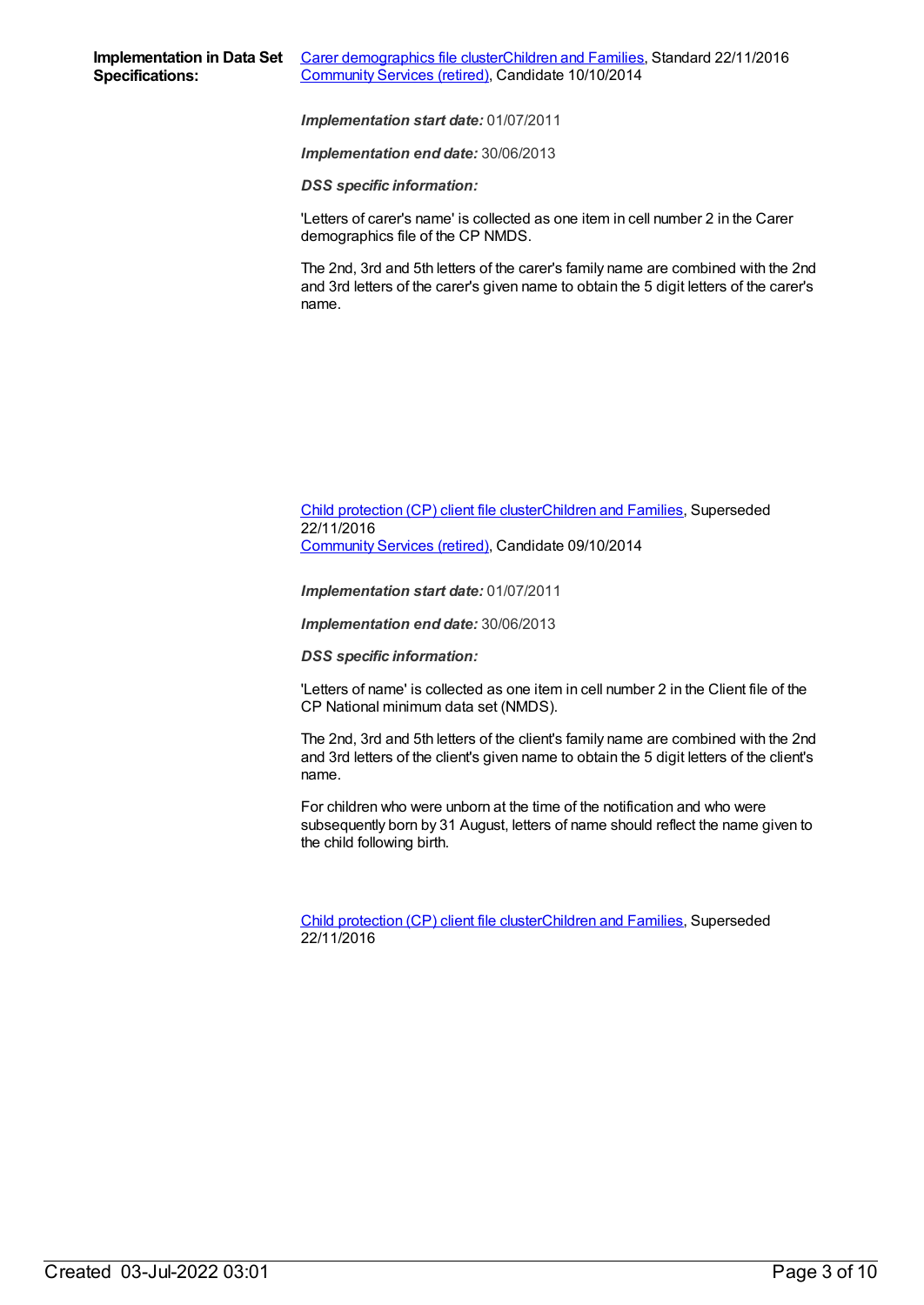*Implementation end date:* 30/06/2015

*DSS specific information:*

'Letters of name' is collected as one item in cell number 2 in the Client file of the CP National minimum data set (NMDS).

The 2nd, 3rd and 5th letters of the client's family name are combined with the 2nd and 3rd letters of the client's given name to obtain the 5 digit letters of the client's name.

For children who were unborn at the time of the notification and who were subsequently born by 31 August, letters of name should reflect the name given to the child following birth.

Child [protection](https://meteor.aihw.gov.au/content/655203) (CP) client file clusterChildren and [Families](https://meteor.aihw.gov.au/RegistrationAuthority/17), Superseded 22/11/2016

*Implementation start date:* 01/07/2012

*Implementation end date:* 30/06/2014

#### *DSS specific information:*

'Letters of name' is collected as one item in cell number 2 in the Client file of the CP National minimum data set (NMDS).

The 2nd, 3rd and 5th letters of the client's family name are combined with the 2nd and 3rd letters of the client's given name to obtain the 5 digit letters of the client's name.

For children who were unborn at the time of the notification and who were subsequently born by 31 August, letters of name should reflect the name given to the child following birth.

Child [protection](https://meteor.aihw.gov.au/content/656496) (CP) client file clusterChildren and [Families](https://meteor.aihw.gov.au/RegistrationAuthority/17), Superseded 20/04/2018

*Implementation start date:* 01/07/2014

*Implementation end date:* 30/06/2016

*DSS specific information:*

'Letters of name' is collected as one item in cell number 2 in the Client file of the CP National minimum data set (NMDS).

The 2nd, 3rd and 5th letters of the client's family name are combined with the 2nd and 3rd letters of the client's given name to obtain the 5 digit letters of the client's name.

For children who were unborn at the time of the notification and who were subsequently born by 31 August, letters of name should reflect the name given to the child following birth.

Child [protection](https://meteor.aihw.gov.au/content/688429) (CP) client file clusterChildren and [Families](https://meteor.aihw.gov.au/RegistrationAuthority/17), Superseded 20/01/2021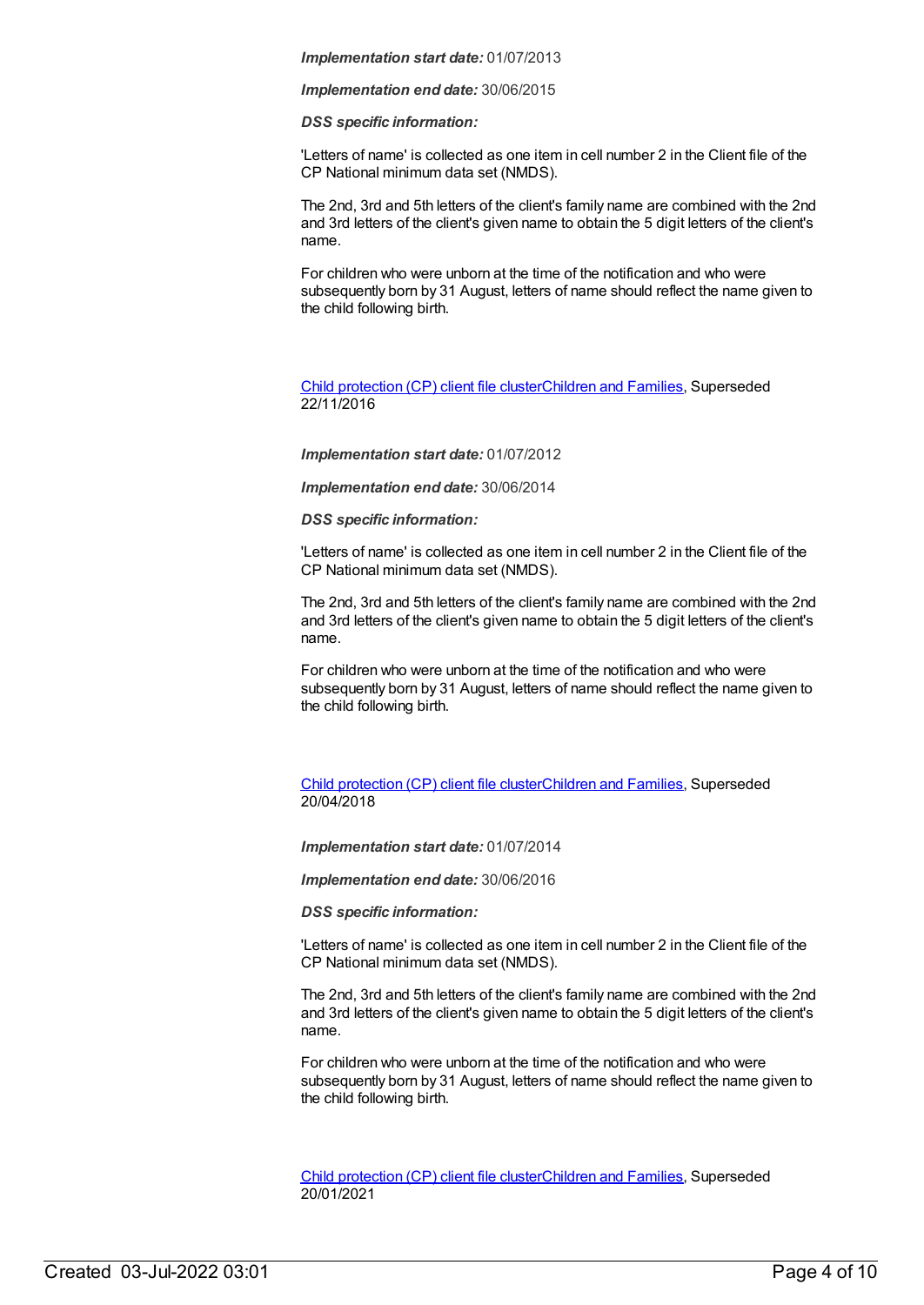*Implementation end date:* 30/06/2017

#### *DSS specific information:*

'Letters of name' is collected as one item in cell number 2 in the Client file of the CP National minimum data set (NMDS).

The 2nd, 3rd and 5th letters of the client's family name are combined with the 2nd and 3rd letters of the client's given name to obtain the 5 digit letters of the client's name.

For children who were unborn at the time of the notification and who were subsequently born by 31 August, letters of name should reflect the name given to the child following birth.

#### Child [protection](https://meteor.aihw.gov.au/content/748904) (CP) client file clusterChildren and [Families](https://meteor.aihw.gov.au/RegistrationAuthority/17), Standard 03/11/2021

#### *DSS specific information:*

'Letters of name' is collected as one item in cell number 2 in the Client file of the CP National minimum data set (NMDS).

The 2nd, 3rd and 5th letters of the client's family name are combined with the 2nd and 3rd letters of the client's given name to obtain the 5 digit letters of the client's name.

For children who were unborn at the time of the notification and who were subsequently born by 31 August, letters of name should reflect the name given to the child following birth.

#### Child [protection](https://meteor.aihw.gov.au/content/706958) (CP) client file clusterChildren and [Families](https://meteor.aihw.gov.au/RegistrationAuthority/17), Superseded 03/11/2021

#### *DSS specific information:*

'Letters of name' is collected as one item in cell number 2 in the Client file of the CP National minimum data set (NMDS).

The 2nd, 3rd and 5th letters of the client's family name are combined with the 2nd and 3rd letters of the client's given name to obtain the 5 digit letters of the client's name.

For children who were unborn at the time of the notification and who were subsequently born by 31 August, letters of name should reflect the name given to the child following birth.

Child [protection](https://meteor.aihw.gov.au/content/355790) and support services (CPSS) client [clusterCommunity](https://meteor.aihw.gov.au/RegistrationAuthority/1) Services (retired), Standard 30/04/2008

*Implementation start date:* 22/06/2007

[Children's](https://meteor.aihw.gov.au/content/308217) Services NMD[SCommunity](https://meteor.aihw.gov.au/RegistrationAuthority/1) Services (retired), Superseded 21/05/2010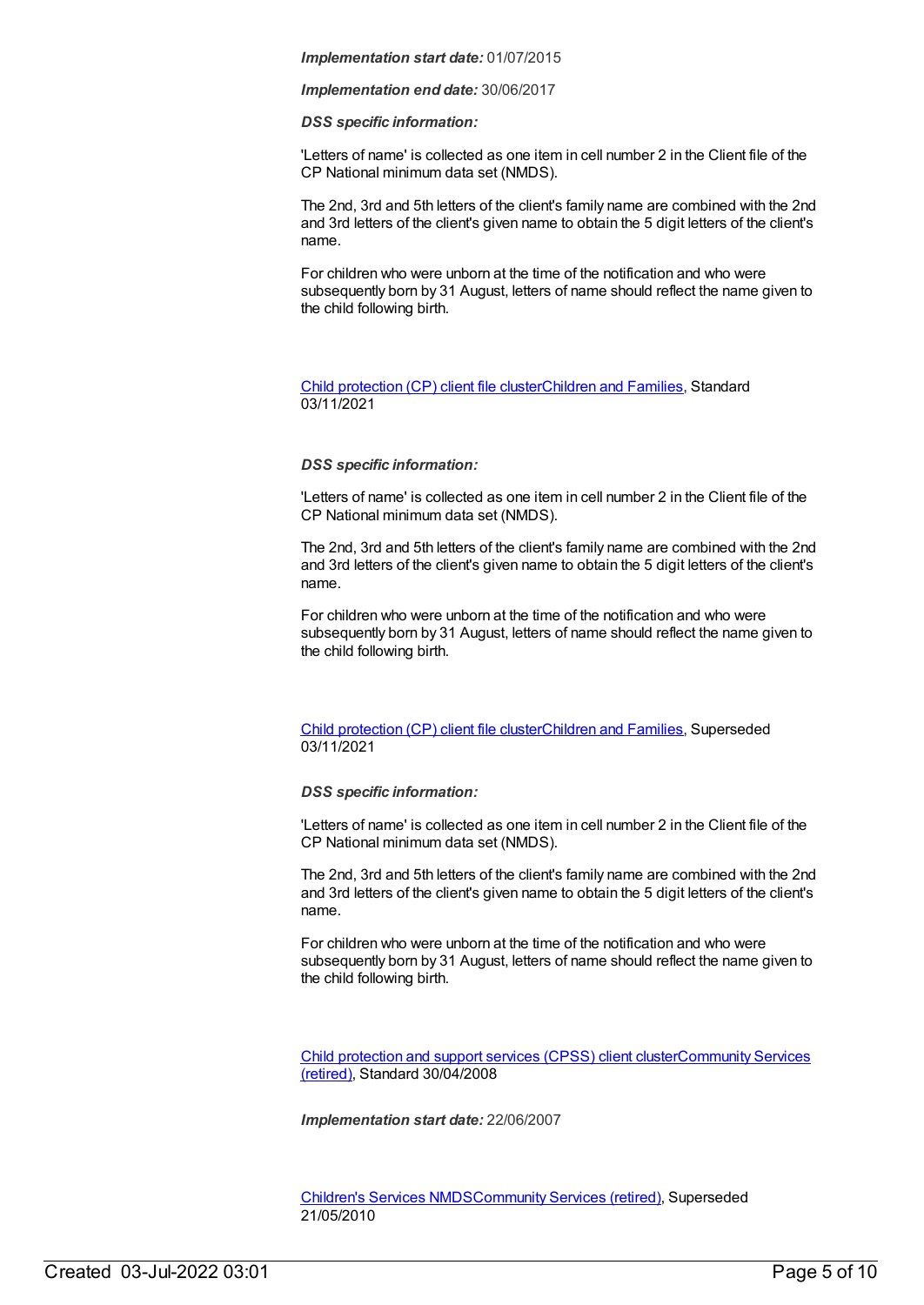#### *DSS specific information:*

In the Children's Services NMDS, this is a specific combination of letters selected from the child's family name/surname to provide a child identifier within and across child care or preschool services and to assist with record linkage.

[Commonwealth](https://meteor.aihw.gov.au/content/317350) State/Territory Disability Agreement NMDS - 1 July 200[6Community](https://meteor.aihw.gov.au/RegistrationAuthority/1) Services (retired), Superseded 14/12/2008

[Commonwealth](https://meteor.aihw.gov.au/content/372123) State/Territory Disability Agreement NMDS (July 2008[\)Community](https://meteor.aihw.gov.au/RegistrationAuthority/1) Services (retired), Superseded 11/11/2009

[Disability](https://meteor.aihw.gov.au/content/386485) Services NMDS 2009-10[Community](https://meteor.aihw.gov.au/RegistrationAuthority/1) Services (retired), Superseded 15/12/2011

*Implementation start date:* 01/07/2009

[Disability](https://meteor.aihw.gov.au/content/428708) Services NMDS 2010-11[Community](https://meteor.aihw.gov.au/RegistrationAuthority/1) Services (retired), Superseded 15/12/2011

*Implementation start date:* 01/07/2010

[Disability](https://meteor.aihw.gov.au/content/461636) Services NMDS 2011-12[Community](https://meteor.aihw.gov.au/RegistrationAuthority/1) Services (retired), Superseded 13/03/2013

*Implementation start date:* 01/07/2011

Early Childhood [Education](https://meteor.aihw.gov.au/content/438006) and Care: Unit Record Level NMDS 2011Early Childhood, [Superseded](https://meteor.aihw.gov.au/RegistrationAuthority/13) 09/03/2012

*Implementation start date:* 01/07/2011

*DSS specific information:*

Should be reported for the child only, i.e. information not required for teachers.

Early Childhood [Education](https://meteor.aihw.gov.au/content/438006) and Care: Unit Record Level NMDS 2011Early Childhood, [Superseded](https://meteor.aihw.gov.au/RegistrationAuthority/13) 09/03/2012

*Implementation start date:* 01/07/2011

*DSS specific information:*

Should be reported for the child only, i.e. information not required for teachers.

Early Childhood [Education](https://meteor.aihw.gov.au/content/466523) and Care: Unit Record Level NMDS 2012Early Childhood, [Superseded](https://meteor.aihw.gov.au/RegistrationAuthority/13) 08/04/2013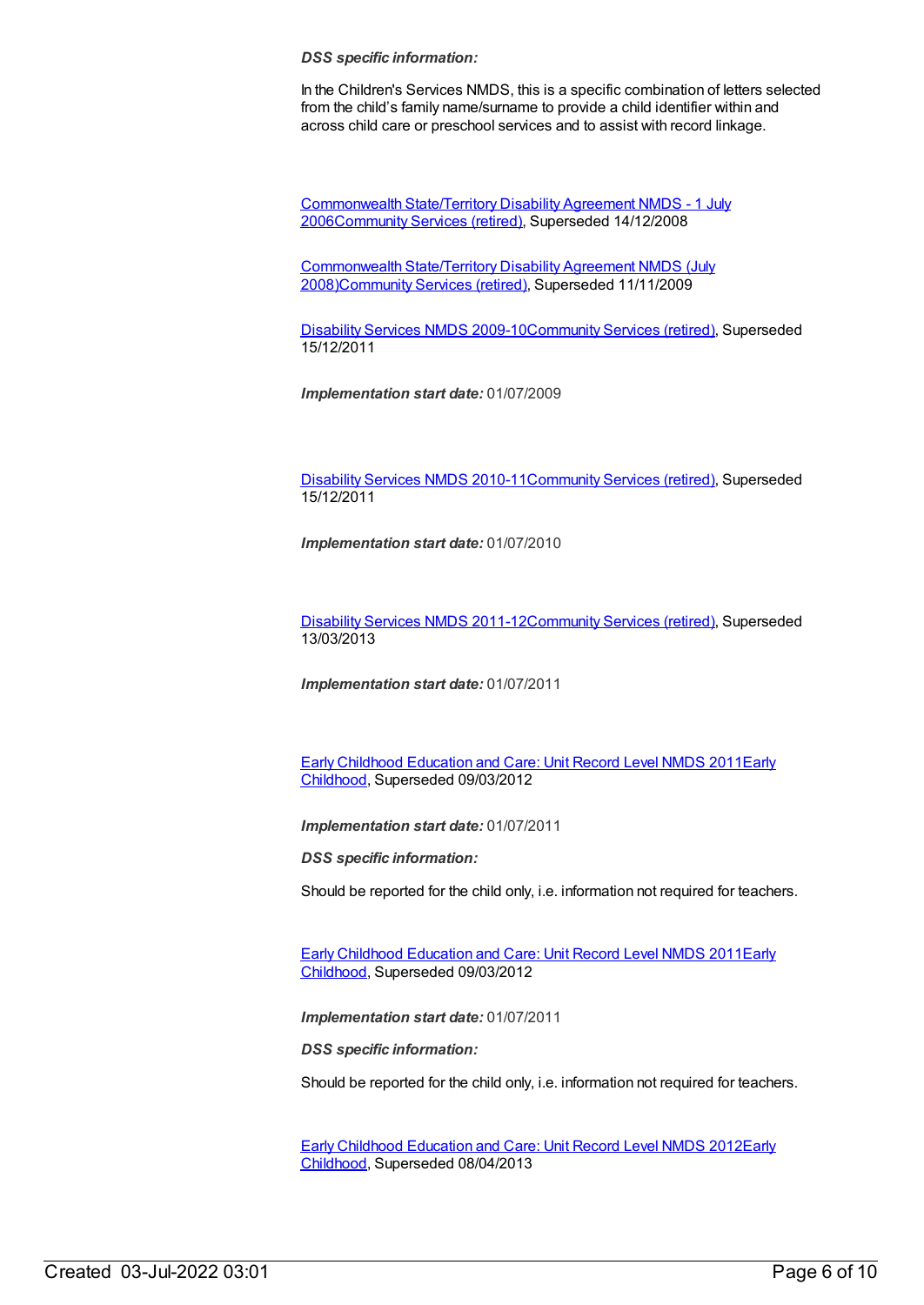*DSS specific information:*

Should be reported for the child only, i.e. information not required for teachers.

Early Childhood [Education](https://meteor.aihw.gov.au/content/494147) and Care: Unit Record Level NMDS 2013Early Childhood, [Superseded](https://meteor.aihw.gov.au/RegistrationAuthority/13) 28/05/2014

*Implementation start date:* 01/07/2013

*DSS specific information:*

Should be reported for the child only, i.e. information not required for teachers.

Early Childhood [Education](https://meteor.aihw.gov.au/content/555380) and Care: Unit Record Level NMDS 2014Early Childhood, [Superseded](https://meteor.aihw.gov.au/RegistrationAuthority/13) 01/06/2015

*Implementation start date:* 01/07/2014

*DSS specific information:*

Should be reported for the child only.

Early Childhood [Education](https://meteor.aihw.gov.au/content/602247) and Care: Unit Record Level NMDS 2015Early Childhood, [Superseded](https://meteor.aihw.gov.au/RegistrationAuthority/13) 24/07/2018

*Implementation start date:* 01/07/2015

*DSS specific information:*

Should be reported for the child only.

Early Childhood [Education](https://meteor.aihw.gov.au/content/686022) and Care: Unit Record Level NMDS 2016Early Childhood, [Superseded](https://meteor.aihw.gov.au/RegistrationAuthority/13) 24/07/2018

*Implementation start date:* 01/07/2016

*Implementation end date:* 30/06/2017

*DSS specific information:*

Should be reported for the child only.

Early Childhood [Education](https://meteor.aihw.gov.au/content/686135) and Care: Unit Record Level NMDS 2017Early Childhood, [Superseded](https://meteor.aihw.gov.au/RegistrationAuthority/13) 24/07/2018

*Implementation start date:* 01/07/2017

*Implementation end date:* 30/06/2018

*DSS specific information:*

Should be reported for the child only.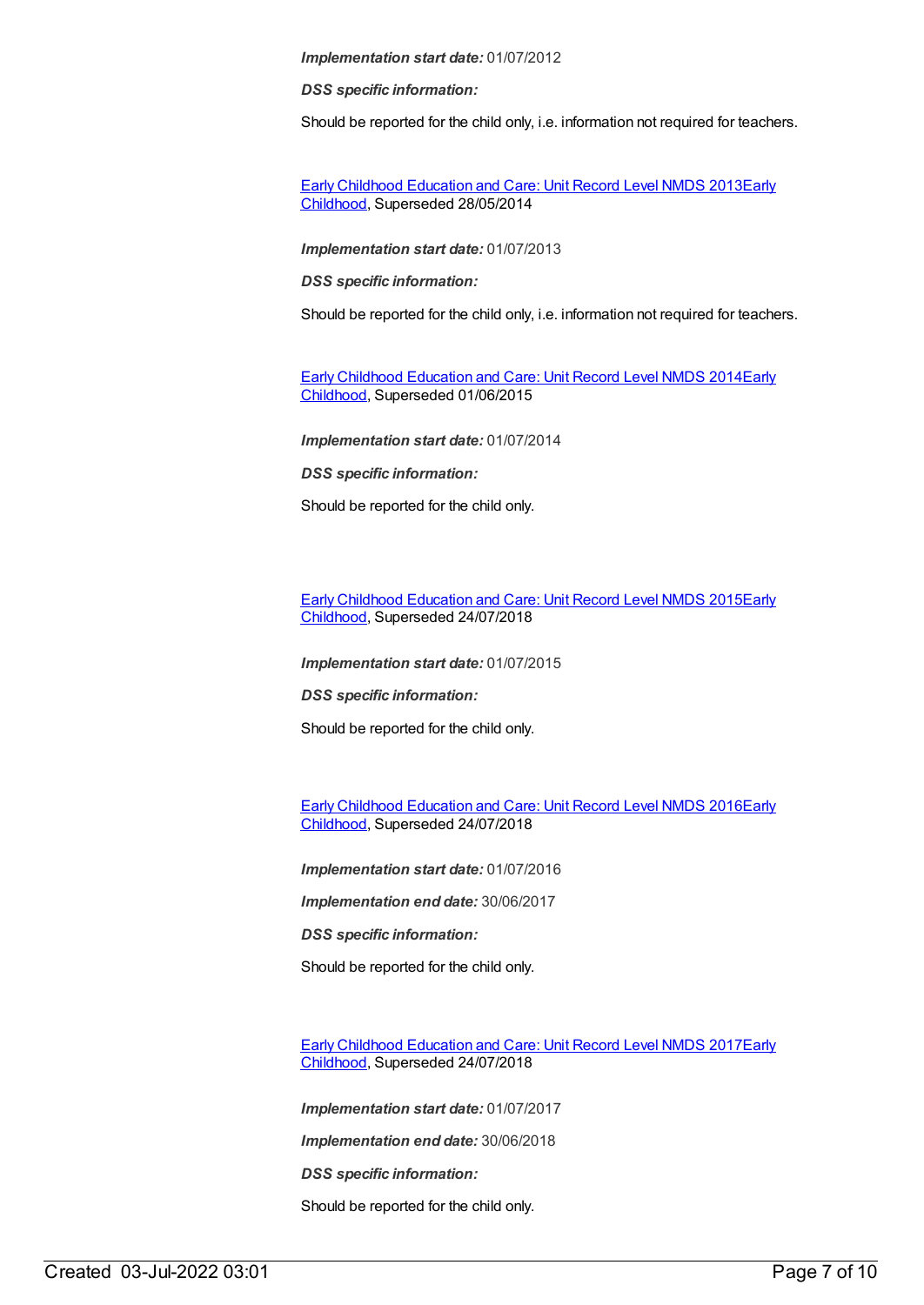#### Early Childhood [Education](https://meteor.aihw.gov.au/content/686221) and Care: Unit Record Level NMDS 2018Early Childhood, [Superseded](https://meteor.aihw.gov.au/RegistrationAuthority/13) 02/12/2020

*Implementation start date:* 01/07/2018

*DSS specific information:*

Should be reported for the child only.

Early Childhood [Education](https://meteor.aihw.gov.au/content/731157) and Care: Unit Record Level NMDS 2019Early Childhood, [Superseded](https://meteor.aihw.gov.au/RegistrationAuthority/13) 02/12/2020

*Implementation start date:* 01/07/2019

*DSS specific information:*

Should be reported for the child only.

Early Childhood [Education](https://meteor.aihw.gov.au/RegistrationAuthority/13) and Care: Unit Record Level NMDS 2020Early Childhood, Superseded 25/10/2021

*Implementation start date:* 01/07/2020

*DSS specific information:*

Should be reported for the child only.

Early Childhood [Education](https://meteor.aihw.gov.au/RegistrationAuthority/13) and Care: Unit Record Level NMDS 2021Early Childhood, Standard 25/10/2021

*Implementation start date:* 01/07/2021

*DSS specific information:*

Should be reported for the child only.

[Juvenile](https://meteor.aihw.gov.au/content/386845) Justice Client file cluste[rCommunity](https://meteor.aihw.gov.au/RegistrationAuthority/1) Services (retired), Standard 14/09/2009 Youth [Justice](https://meteor.aihw.gov.au/RegistrationAuthority/4), Recorded 23/05/2022

*Implementation start date:* 24/09/2009

[Juvenile](https://meteor.aihw.gov.au/content/513199) Justice Client file cluste[rCommunity](https://meteor.aihw.gov.au/RegistrationAuthority/1) Services (retired), Not progressed 23/01/2018 Youth [Justice](https://meteor.aihw.gov.au/RegistrationAuthority/4), Qualified 29/06/2022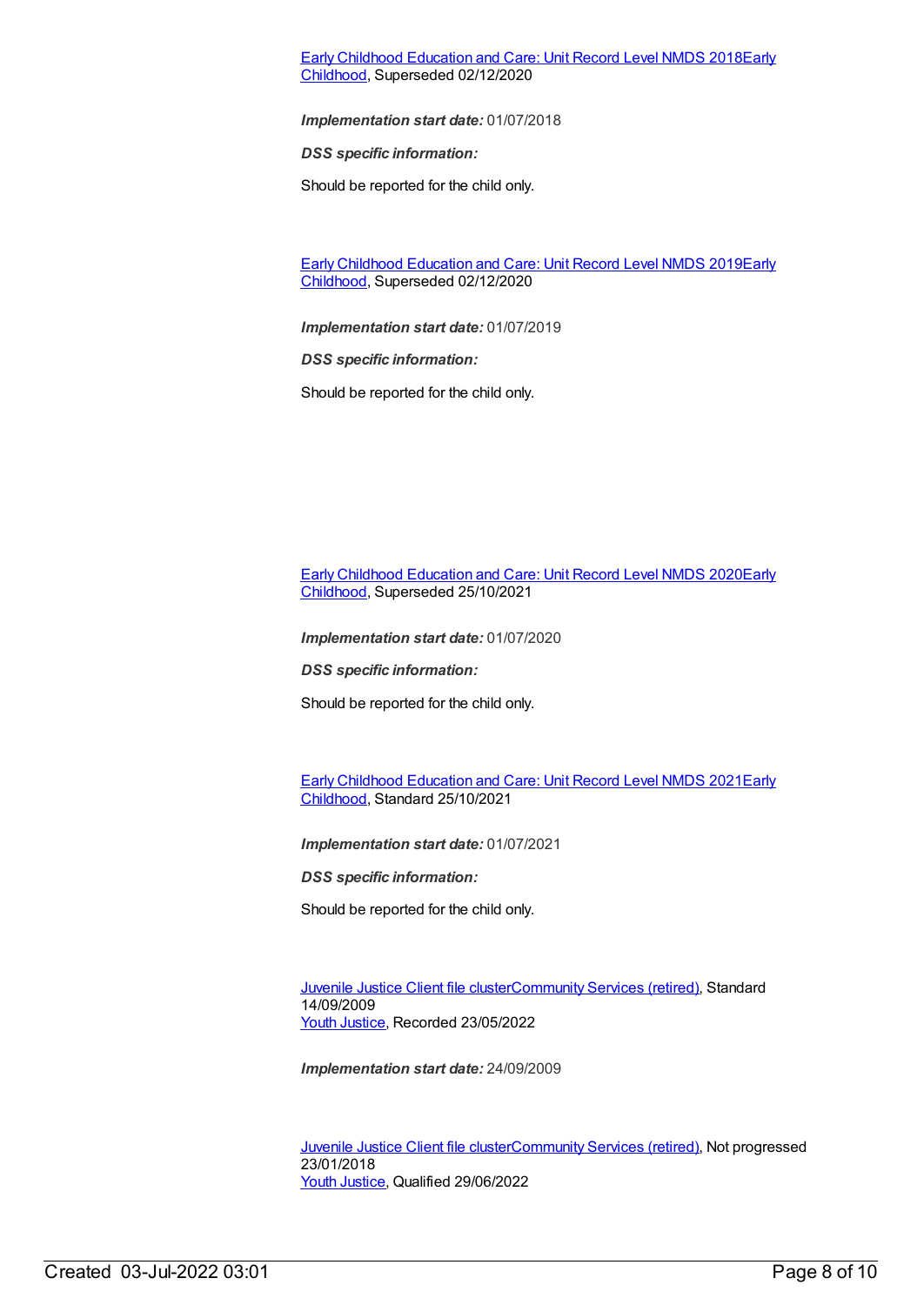#### *DSS specific information:*

'Letters of name' is collected as one item in cell number 2 and is a specific combination of the 2nd, 3rd and 5th letters of the person's family name and the 2nd and 3rd letters of the person's given name.

[Juvenile](https://meteor.aihw.gov.au/content/314122) Justice NMDS 200[7Community](https://meteor.aihw.gov.au/RegistrationAuthority/1) Services (retired), Superseded 19/05/2010

*Implementation start date:* 01/07/2005

Public Housing and State Owned and Managed Indigenous housing (PH & SOMIH) DSS [2018-Housing](https://meteor.aihw.gov.au/content/711016) [assistance](https://meteor.aihw.gov.au/RegistrationAuthority/11), Standard 10/05/2019

*Implementation start date:* 01/07/2018

SAAP Client [Collection](https://meteor.aihw.gov.au/content/339019) National Minimum Data Se[tCommunity](https://meteor.aihw.gov.au/RegistrationAuthority/1) Services (retired), Retired 01/07/2011

*DSS specific information:*

This data element should be collected for the client and for each accompanying child.

[Safety](https://meteor.aihw.gov.au/content/748884) in care (SC) file cluste[rChildren](https://meteor.aihw.gov.au/RegistrationAuthority/17) and Families, Standard 03/11/2021

#### *DSS specific information:*

'Letters of name' is collected as one item in cell number 2 in the Safety in care file of the CP National minimum data set (NMDS).

The 2nd, 3rd and 5th letters of the client's family name are combined with the 2nd and 3rd letters of the client's given name to obtain the 5 digit letters of the client's name.

For children who were unborn at the time of the notification and who were subsequently born by 31 August, letters of name should reflect the name given to the child following birth.

[Safety](https://meteor.aihw.gov.au/content/740182) in care (SC) file cluste[rChildren](https://meteor.aihw.gov.au/RegistrationAuthority/17) and Families, Superseded 03/11/2021